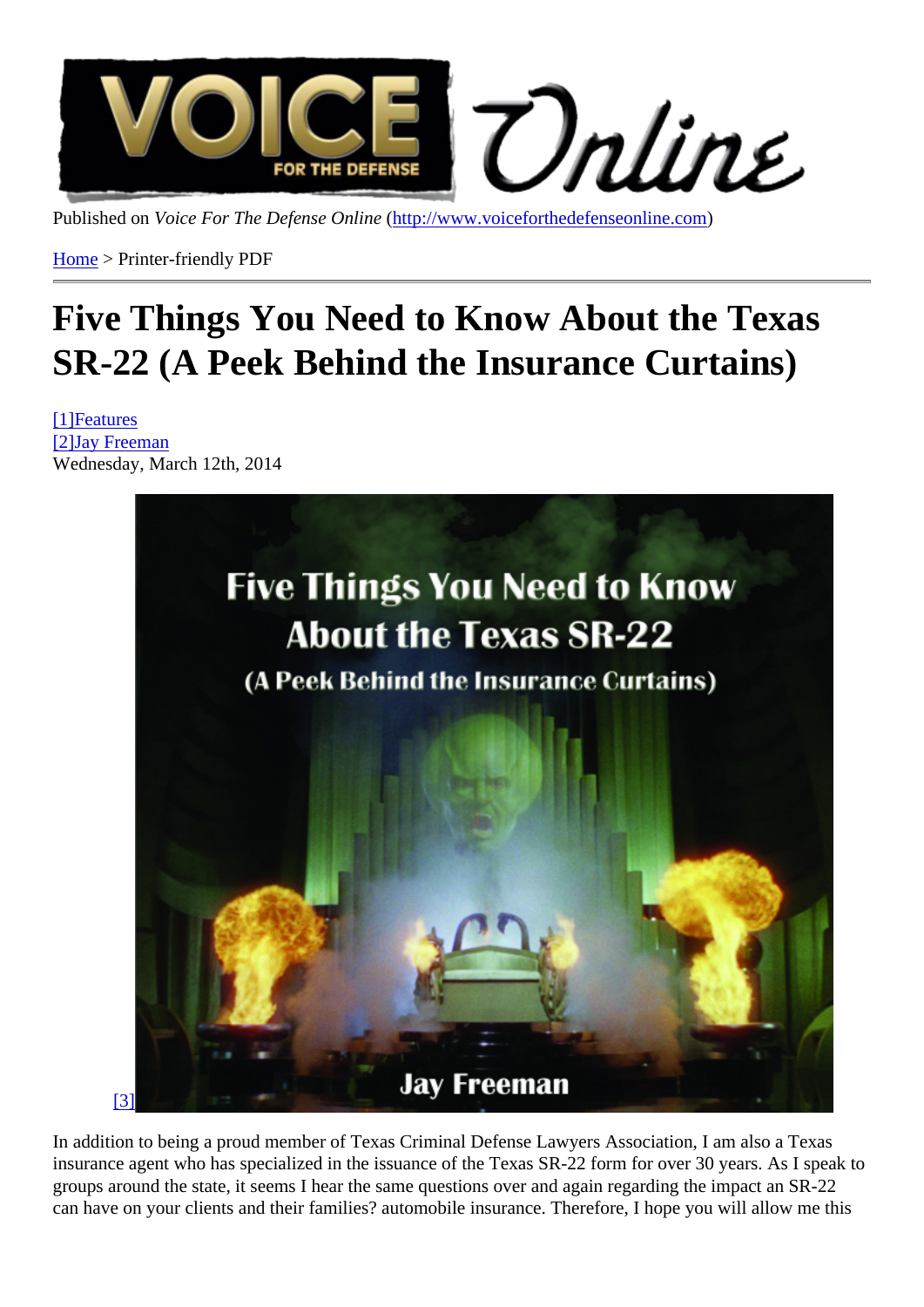opportunity to share some information from an insurance agent?s perspective that might be of benefit to you and your clients.

Let me begin by addressing the actual SR-22 form itself. A Texas SR-22 (or Financial Responsibility Form) is actually an endorsement that is attached to an insurance policy; this is why your client cannot just purchase the form by itself?it is actually part of the policy to which it is attached. The way I usually explain the SR-22 to clients is to describe it as a tool used by the Texas Department of Public Safety (DPS) that transfers responsibility of monitoring the policy status to the insurance company that issued the SR-22.

The State of Texas requires that an SR-22 be filed for many different reasons, such as:

- multiple no-insurance tickets,
- an occupational or essential needs driver?s license,
- an unpaid judgment for a liability claim,
- convictions for driving under the influence of alcohol or drug-related offenses,
- excessive violations.
- $\bullet$  just to name a few ...

When an SR-22 is issued and filed with DPS, this action obligates the insurance company that issued the SR-22 to constantly monitor the status of the policy to which the SR-22 is attached and notify DPS of any changes in that policy?s status. The SR-22 itself has an effective date but no expiration date. It is good until the issuing company notifies DPS that the policy has terminated (however DPS does require that the insuring company submit an updated copy of the SR-22 every two years). When the policy is terminated, the issuing company submits another form called the SR-26, which cancels the SR-22.

# **(1) Not every insurance company will issue an SR-22**

Even though DPS advises people to obtain the SR-22 from their insurance carrier, many insurance companies consider the SR-22 to be ?high-risk? and will initially refuse to issue the form. If the client tries to force the issue, this action will usually flag the policy for non-renewal?and seldom results in the client receiving the SR-22 within a timely period. You see, the Texas personal automobile policy contains a provision that allows a company to cancel a policy if the license of a driver is suspended or revoked. Many insurance companies simply delay the SR-22 until the license status shows ?suspended? and then cancel the policy. In addition, even the companies that will issue the SR-22 typically move the family?s business into their ?high-risk? side of companies upon renewal, and it will normally take several years to earn their way back to better rates.

## **(2) The SR-22 impacts all drivers and vehicles listed on the policy**

Although the problem might lie with the child who got into trouble while away at college, the ramifications of the SR-22 affect all drivers and vehicles listed on the policy. Because a single driver cannot be rated using a different set of underwriting guidelines in a single policy, all drivers and vehicles are forced into the ?highrisk? policy. Although it is possible to separate a single driver onto another policy, this is often impractical because it restricts who is covered to drive which family vehicles. In addition, most insurance companies offer generous multi-lines discounts, so a problem with a family?s automobile insurance can also result in large premium increases in other insurance policies like their homeowners insurance.

# **(3) If your client elects to obtain the SR-22 from an outside source, the SR-22 must be written on a non-owners/operators policy**

This is absolutely the most important advice you can give your client regarding their SR-22. In order to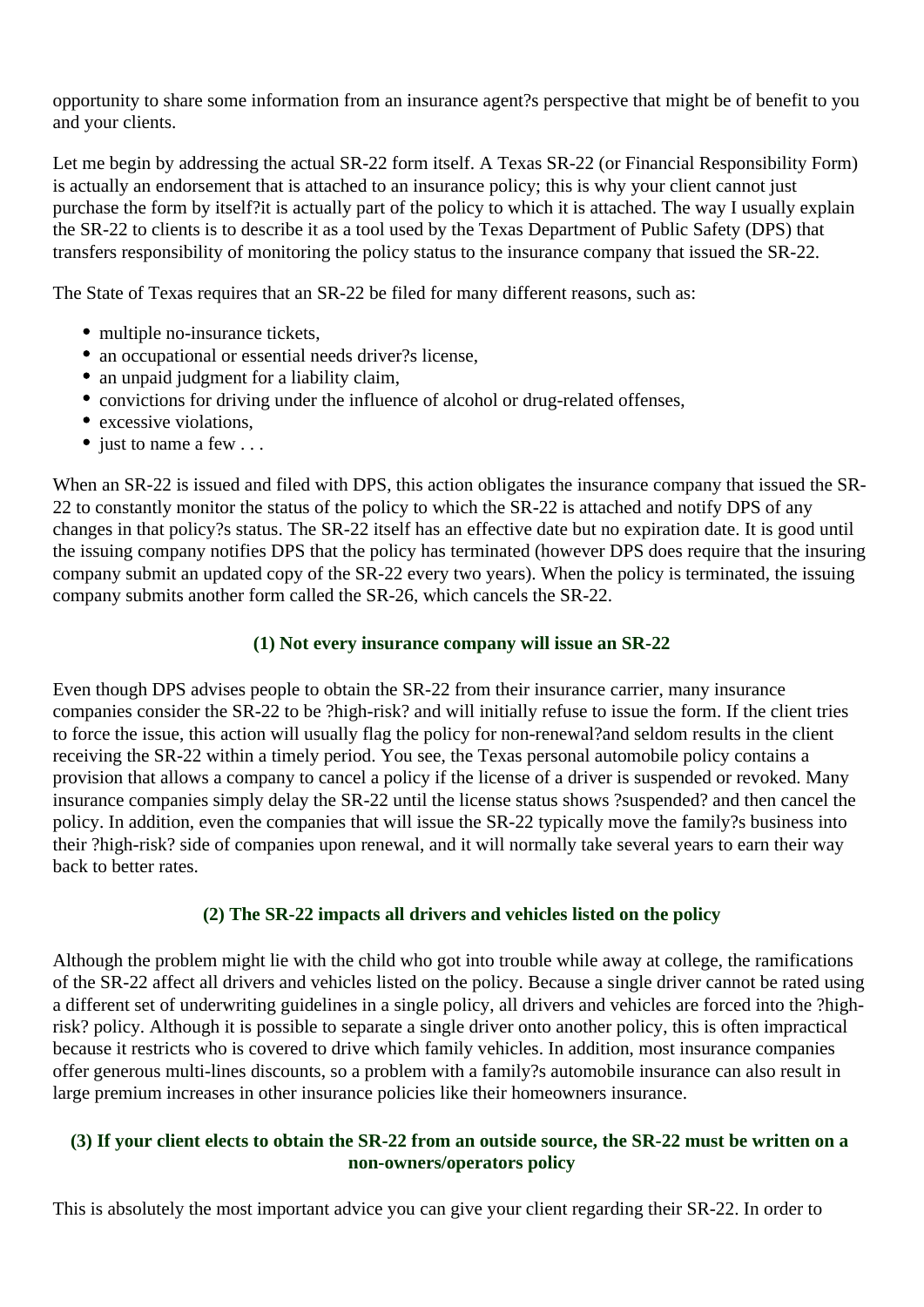avoid the problems listed above, many clients elect to obtain the SR-22 from a secondary source. This is often a very good idea, but without your guidance they could find themselves making a mistake that could be financially devastating. Most people will just go to the first insurance agency they see advertising SR-22s and ask to purchase one as inexpensively as possible. This agency will typically issue a liability-only policy on whatever vehicle your client happens to be driving that day. The problem is that your client has now automatically terminated his current insurance coverage on that vehicle without even knowing it.

The problem lies in the Texas Personal Auto Policy, specifically in the Termination Section of Part F: General Provision. Under this section, Rule C reads as follows**:**

AUTOMATIC TERMINATION??If at any time, you obtain other insurance on your insured auto, any similar insurance provided by this policy will terminate as to that auto on the effective date of the other insurance.?

This dilemma can be easily overcome by simply advising your client to obtain the SR-22 by purchasing an operator?s policy (also commonly referred to as a non-owner?s policy). This type of policy solves the problem because it insures only the client as a driver and does not provide duplicate coverage on a specific vehicle. Therefore it completely avoids the automatic termination rule in the Texas Personal Auto Policy.

## **(4) Your client?s primary carrier will not necessarily discover the SR-22 or any subsequent conviction**

Your client has absolutely no requirement or obligation to notify their insurance company of any changes to their driving record or the need for an SR-22 filing. It is the responsibility of the insurance company to determine if there are any factors that might impact the premium, and as a matter of business, many insurance companies do not normally perform an in-depth underwriting review prior to offering to renew a client?s policy. Due to the substantial cost of performing these reviews (consider that a driving record costs a company around \$10 per insured, then multiply that by the number of people insured by any given company and one can imagine the expense), many insurance companies rely on a client?s claims history to determine premium changes. It often occurs that many convictions are never discovered.

## **(5) Advise your client to avoid obtaining the SR-22 thru the Texas Automobile Insurance Plan Association**

Because of a lack of experience in dealing with the Texas SR-22, some insurance agents will attempt to provide the form by selling your client a non-owners policy written thru the Texas Automobile Insurance Plan Association (TAIPA)?commonly referred to as the ?state pool.? This path creates its own set of problems for both you and your client. First, an SR-22 is not issued by the agent. An application with a request for the SR-22 is submitted to TAIPA in Austin. TAIPA issues an SR-22, which is sent directly to DPS and the policy is assigned to a company admitted to write automobile insurance in Texas. Once that company receives the assignment, they are charged with producing the policy documents (including the SR-22) and mailing those documents to the client. As you can imagine, it might be weeks if not months before your client actually receives the SR-22.

I?m sure you can foresee the problems this can cause in providing an occupational driver?s license (ODL). Additionally, it is important to keep in mind that this is not a voluntary relationship as far as the assigned company is concerned. They are being forced to provide this coverage for your client. Therefore, many of these companies are actively looking for a reason to cancel your client?s policy, which can easily be found in your client?s license status. Even though your client has a valid ODL, his driver?s license status at DPS will show as suspended. Since the assigned company is not required to provide insurance for a driver with a suspended license, they can simply cancel the policy and remove themselves from the risk. This can launch the client into a vicious circle of continuously replacing the SR-22 in order to keep the ODL in force.